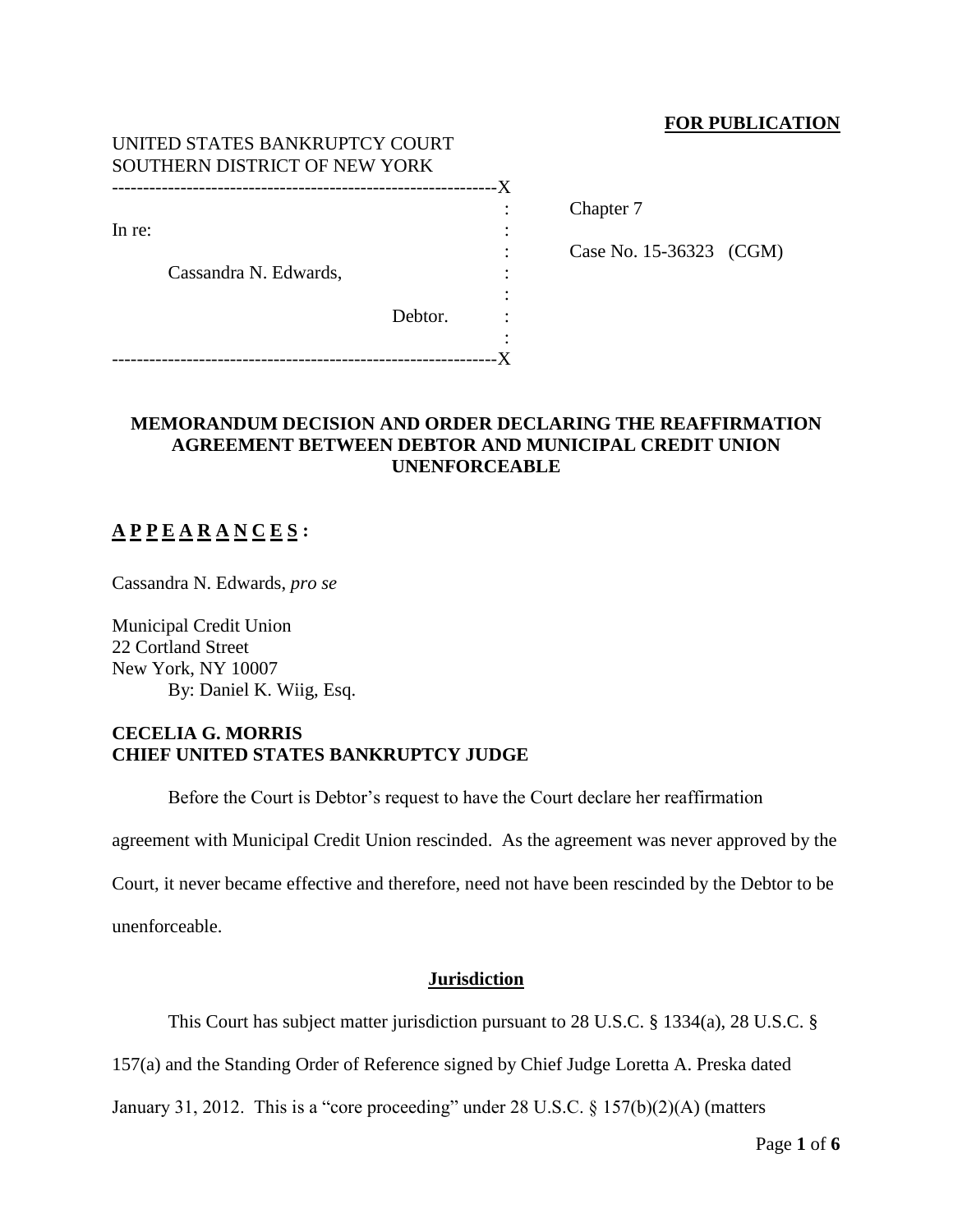concerning the administration of the estate); and (K) (determinations as to the dischargeability of particular debts).

### **Background**

Debtor filed this chapter 7 case on July 20, 2016. Vol. Pet.,  $ECF<sup>1</sup>$  No. 1. She received her discharge and the case was closed on December 14, 2015. Order, ECF No. 20. The case has not been reopened.

While the case was open, and before the discharge was entered, a reaffirmation agreement between Debtor and Municipal Credit Union ("MCU") was filed with the Court. Reaff., ECF No. 12. Pursuant to that reaffirmation agreement, Debtor agreed to pay back \$14,805.26 at 5.95% interest with a payments of \$556.20 per month for 29 months, for a loan secured by her 2011 Dodge Durango. *Id.* After the case was closed, on February 24, 2016, Debtor filed a letter claiming that after signing the reaffirmation agreement, she decided that she could not afford the truck and rescinded the agreement. Ltr. from Debtor, ECF No. 22. She alleges that by adding MCU as a creditor in her bankruptcy schedules, she believed that she "rescinded" her agreement. *Id.*

In response to Debtor's letter, MCU filed a declaration by their attorney Daniel Wiig, arguing Debtor intended to reaffirm her debt with MCU and that her attempt to amend the schedules has no effect on the validity of a reaffirmation agreement. MCU Resp. ¶ 6, ECF No. 25. MCU argues that Debtor called on January 15, 2016 and asked to voluntarily surrender the vehicle. *Id.* ¶ 12. MCU alleges that the Debtor chose to surrender the vehicle because it became disabled two months prior. *Id.* ¶ 13. It is not disputed that the Debtor called MCU and advised

 $\overline{a}$ 

<sup>1</sup> Unless otherwise indicated, all references to documents are contained on the electronic docket of case *In re Edwards*, No. 15-36323 (Bankr. S.D.N.Y. 2015).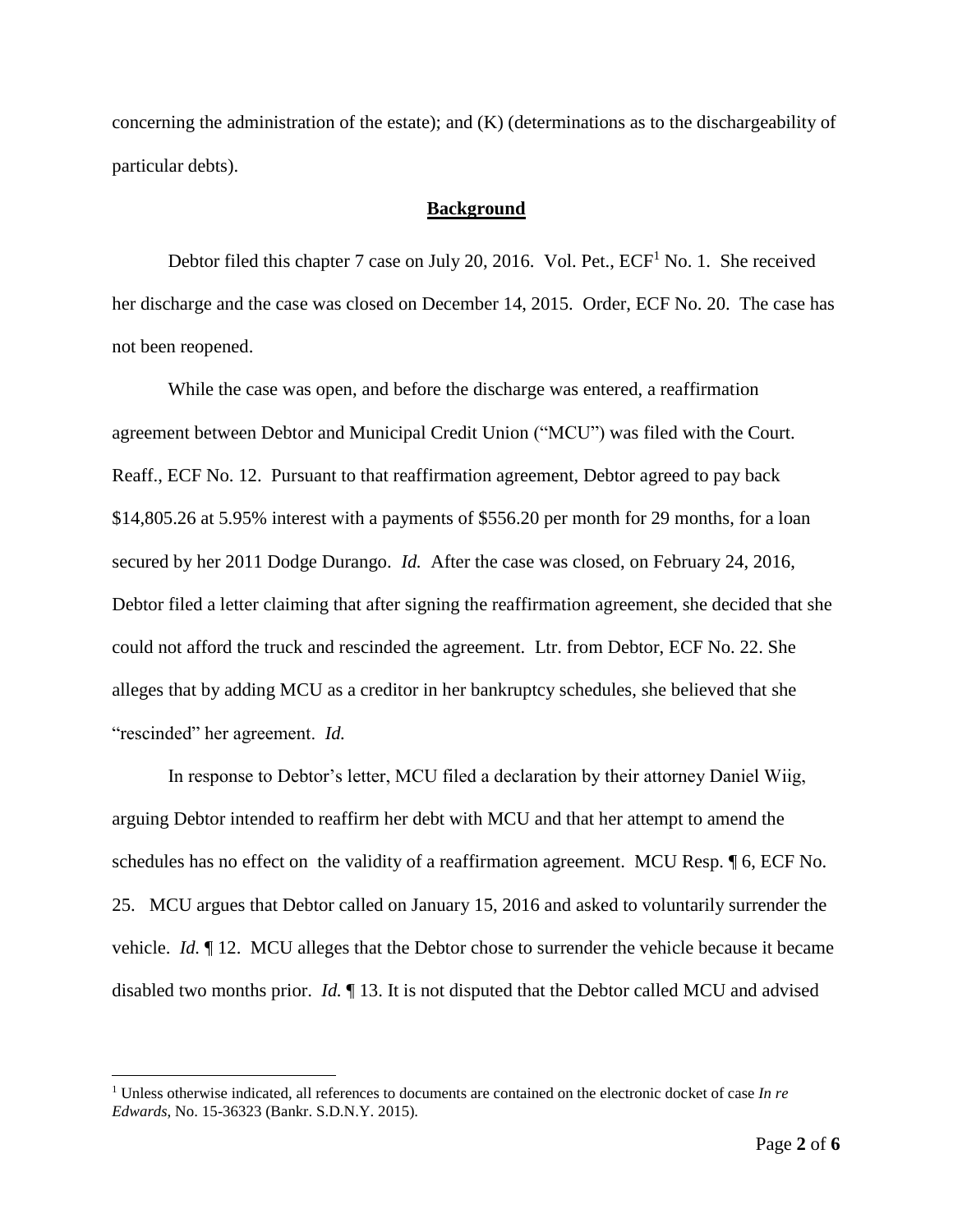that she wished to return the truck. *Id.* ¶ 12. MCU repossessed the vehicle on February 2, 2016. *Id*. ¶ 15.

The parties then filed additional documents; each containing arguments about what happened after the case was closed. *See* Debtor Resp., ECF No. 27; Ltr from MCU, ECF No. 28; Second MCU Resp., ECF No. 34. Because the Debtor is pro se, the Court will treat her letter as a motion for a declaration as to the status of her reaffirmation agreement.

#### **Discussion**

To protect debtors who are not represented by an attorney in the course of negotiating a reaffirmation agreement, the Bankruptcy Code contains procedural safeguards meant to prevent Debtors from unknowingly or unintelligently reaffirming a debt with a creditor. Those safeguards are contained in § 524 in subsections (c)(6) and (d). Section  $524(c)(6)(A)$  states that in cases in which a debtor is proceeding *pro se*, a reaffirmation agreement is only enforceable if "the court approves such agreement as (1) not imposing an undue hardship on the debtor or a dependent of the debtor; and (2) in the best interest of the debtor." 11 U.S.C.  $\S$  524(c)(6)(A). In addition, § 524(d) requires that the court conduct a hearing to inform the debtor that the agreement is not required under any law or prior agreement between the parties and to advise the debtor of the legal effect and consequences of the reaffirmation agreement and any default under the agreement. 11 U.S.C.  $\S$  524(d).

While this seems straightforward at first glance, it is made more complicated by § 524(m)(2). Section 524(m)(2) states: "*This subsection* does not apply to reaffirmation agreements where the creditor is a credit union, as defined in section  $19(b)(1)(A)(iv)$  of the Federal Reserve Act." 11 U.S.C.  $\S$  524(m)(2) (emphasis added). Thus,  $\S$  524(m)(2) is sometimes interpreted to mean that no reaffirmations are reviewable by the Court. However, §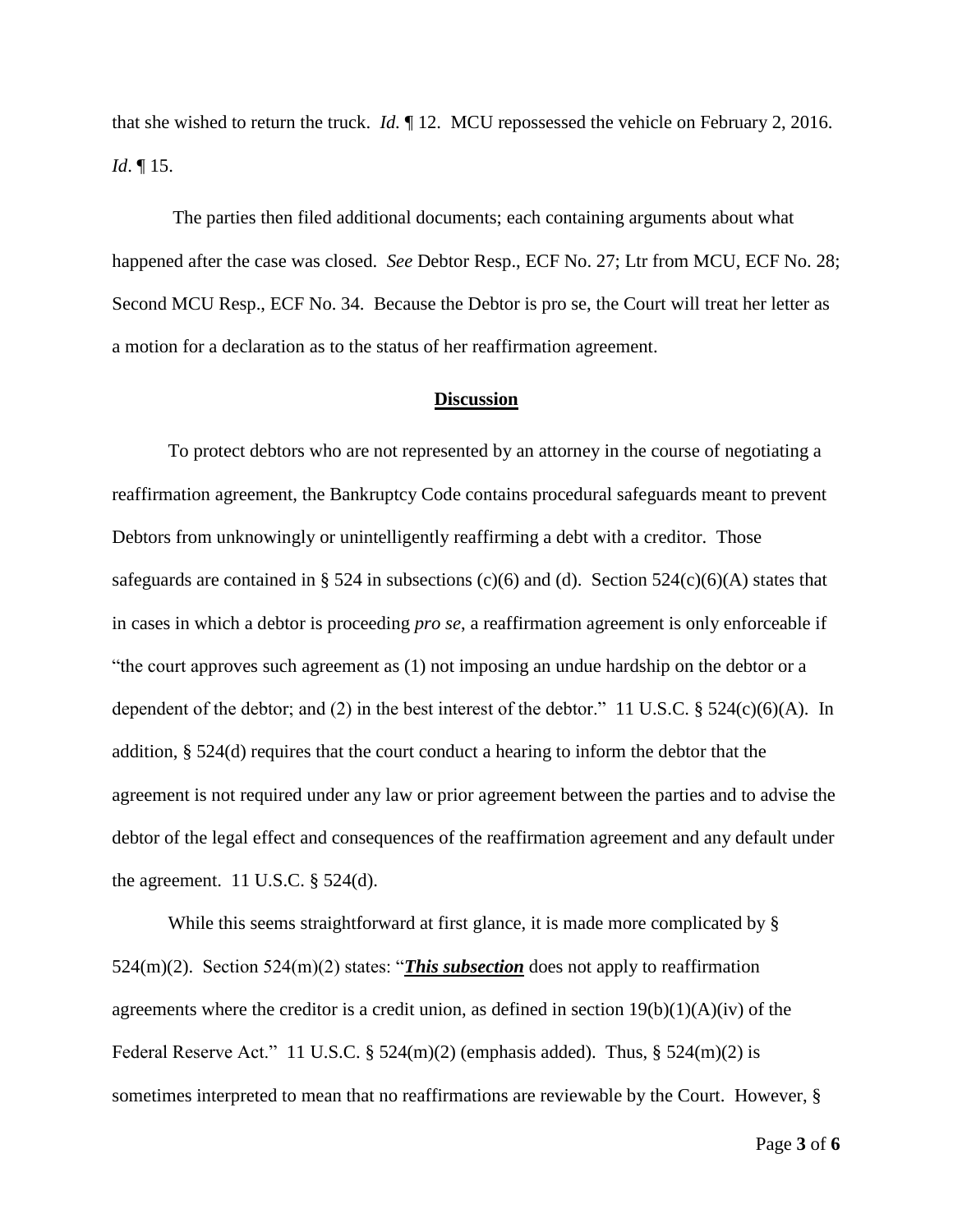$524(m)(2)$ —by its own terms—only eliminates the protections afforded a debtor under § 524(m)(1). The duties and responsibilities required of the Court in pro se cases are found under §§ 524(c)(6) and 524(d)(2)—making § 524(m)(2) inapplicable in pro se cases. *See In re Cooper*, 2012 WL 566070, at \*5, 2012 Bankr. LEXIS 604 (Bankr. D. Kan. Feb. 21, 2012) ("The requirements of § 524(c)(6) operate wholly independently of the requirements of § 524(m)(1), and are not affected by the provisions of  $\S$  524(m)(2)."). Unlike the requirements of  $\S$  $524(m)(1)$ , which do not apply to debts owed to credit unions, the only exception to the requirements of  $\S$  524(c)(6) are reaffirmation agreements where the debt is a consumer debt secured by real property. *Id.*

Section  $524(c)(6)$  is an important part of the overall protections afforded by Congress to pro se debtors who are seeking to reaffirm debts with any creditor, including credit unions. I do not think it was merely an oversight by Congress. In fact, Congress required that the disclosures mandated in every reaffirmation include these sentences: "If you were not represented by an attorney during the negotiation of your reaffirmation agreements, it will not be effective unless the court approves it. . . . The bankruptcy court must approve your reaffirmation agreement as consistent with your best interests [unless debt secures real property]." Nothing in the statutorily mandated disclosures excepts reaffirmation agreements with credit unions.

### *Id.*

 $\overline{a}$ 

The Official Bankruptcy Form  $B240A$ ,<sup>2</sup> which is required to be used when reaffirming a

debt clearly states:

### **When will this Reaffirmation Agreement be effective?**

## a. **If you** *were* **represented by an attorney during the negotiation of your Reaffirmation Agreement and**

**i. if the creditor is not a Credit Union**, your Reaffirmation Agreement becomes effective when it is filed with the court unless the reaffirmation is presumed to be an undue hardship. If the Reaffirmation Agreement is presumed to be an undue hardship, the court must review it and may set a

<sup>2</sup> This form can be http://www.uscourts.gov/forms/bankruptcy-forms/reaffirmation-documents. This form was the applicable form in place at the time Debtor signed her reaffirmation agreement and was the form used by the Debtor and MCU. It was superseded on December 1, 2015 by form B2400 A/B, which contains similar language.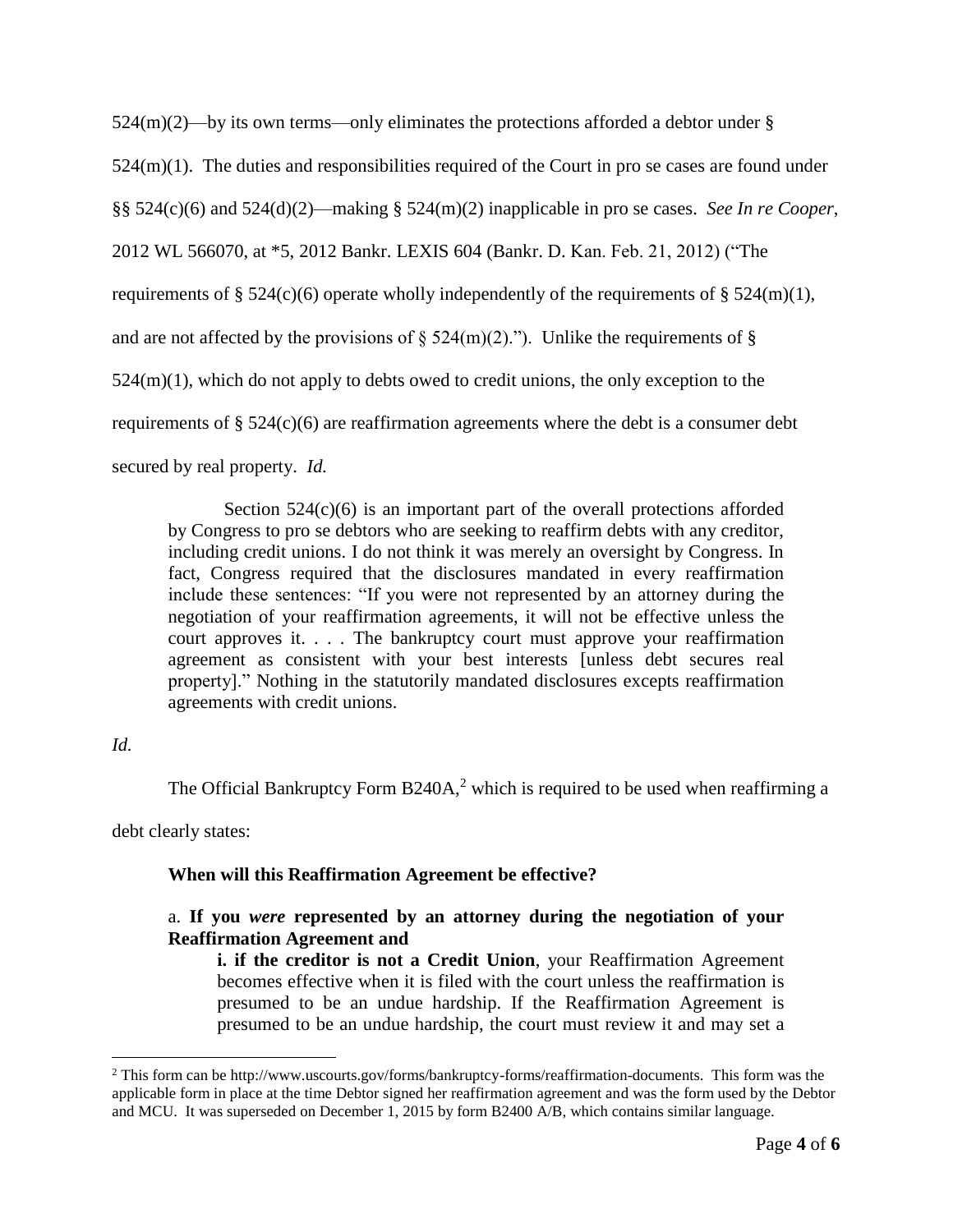hearing to determine whether you have rebutted the presumption of undue hardship.

**ii. if the creditor is a Credit Union**, your Reaffirmation Agreement becomes effective when it is filed with the court.

b. **If you** *were not* **represented by an attorney during the negotiation of your Reaffirmation Agreement**, the Reaffirmation Agreement will not be effective unless the court approves it. To have the court approve your agreement, you must file a motion. See Instruction 5, below. The court will notify you and the creditor of the hearing on your Reaffirmation Agreement. You must attend this hearing, at which time the judge will review your Reaffirmation Agreement. If the judge decides that the Reaffirmation Agreement is in your best interest, the agreement will be approved and will become effective. However, if your Reaffirmation Agreement is for a consumer debt secured by a mortgage, deed of trust, security deed, or other lien on your real property, like your home, you do not need to file a motion or get court approval of your Reaffirmation Agreement.

Official Form B240A, pt.5(A) (question 6).

Not only should both Debtor and MCU be aware of this requirement but both should

have read and acknowledged same when attempting to reaffirm the debt in question here. In this

case, the Court never held the hearing required by  $\S 524(c)(6)$ . That section makes clear that a

reaffirmation agreement is only enforceable if the court approves such agreement. Because the

Court never held the hearing, the agreement was never approved and the agreement is

unenforceable and the underlying debt has been discharged. Any postpetition collection attempts

by MCU, including payments deducted after receiving its collateral, could be violations of the

discharge injunction.